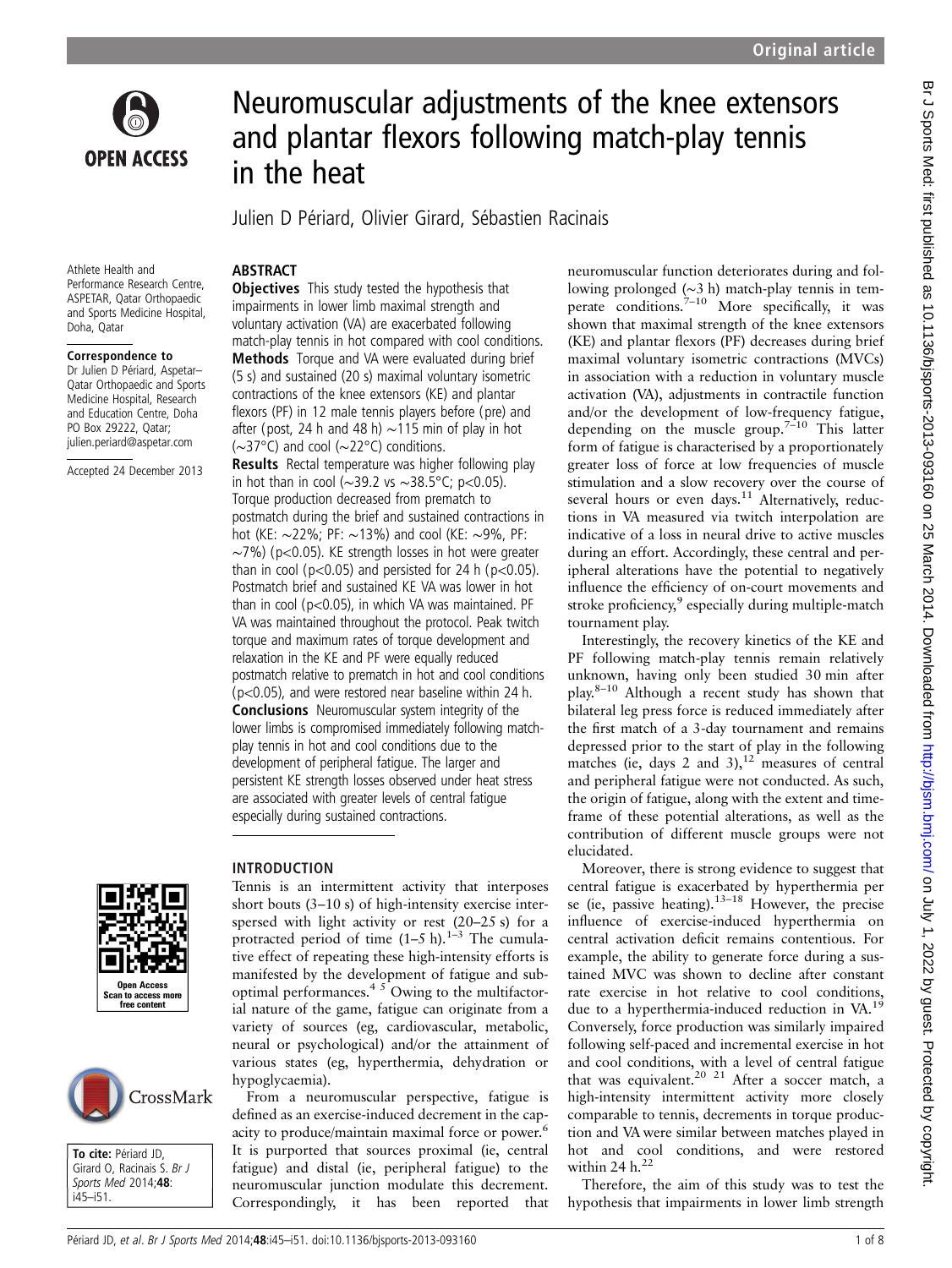and VA are exacerbated following play in hot conditions compared with cool conditions. A secondary aim was to test hypothesis that the time course of recovery in neuromuscular function is impaired over a 48 h period. From a tennis performance perspective, acute (ie, immediately postmatch) and delayed (ie, 24– 48 h into recovery) lower-limb strength losses, along with central activation deficits following match-play in the heat, could have important implications for competition preparation and recovery.

# METHODS

#### **Subjects**

Twelve male players with an International Tennis Federation number of 1 to 3 (ie, nationally ranked players, or having professional tournament experience) participated in the study. Mean age, height and body mass were  $22 \pm 4$  years,  $183.5 \pm 7.7$  cm and  $80.8 \pm 9.5$  kg. The participants were informed of the study aims, requirements and risks before providing their written informed consent.

## Study design

The participants played two counter-balanced simulated tennis matches on hard-court surfaces separated by 72 or 144 h. They were paired according to their level of play and competed against the same opponent in each match. One match was played indoors in temperate conditions (cool: 21.8±0.1°C, 72.3  $\pm$ 3.2% relative humidity) and the other outside in hot conditions (hot:  $36.8 \pm 1.5^{\circ}$ C,  $36.1 \pm 11.3$ % relative humidity). The matches consisted of 20 min  $(2 \times 10 \text{ min})$  of effective play: the percentage of time spent within play and excluding the time between points and games. One to 3 days prior to the start of the study the participants visited the testing and playing venue where they were thoroughly familiarised with the testing procedures and neuromuscular function assessment protocol (see Motor nerve stimulation section) until they felt accustomed with the equipment (ie, coefficient of variation in three successive MVC trials lower than 5%).

## Experimental protocol

Upon arrival on match days (09:00), participants voided and inserted a telemetric temperature pill (VitalSense, Mini Mitter, Respironics, Herrsching, Germany) in the rectum (the length of a gloved index finger beyond the anal sphincter) for the measurement of core temperature. A standardised warm-up of running at 9 km/h for 5 min on the indoor court was then performed. This was followed by the pre-exercise (pre) neuromuscular function assessment (see Neuromuscular function section). This assessment, along with the 24 and 48 h postmatch assessments, was preceded by a standardised warm-up consisting of 10 isometric contractions of 4 s in duration interspaced with 10–20 s of recovery. Contraction intensity was progressively selfadjusted by the participant to attain maximal torque in the last three contractions. The neuromuscular function assessment was repeated ∼20 min after play (post). Following the neuromuscular assessment, the participants performed a 10 min tennisspecific warm-up consisting of various exchanges and serves in the condition of play. Core temperature and body mass were recorded prematch and postmatch. During play, the participants consumed water and a commercially available sport drink (Gatorade, Chicago, Illinois, USA) ad libitum. On the days when the participants did not play they performed the running warm-up and the neuromuscular assessment (24 and 48 h) at the same time of day as prematch, and then followed a

standardised training programme led by a tennis coach (∼60 min of drills and exchanges).

## Neuromuscular function

The neuromuscular assessment protocol is presented in figure 1. The protocol was performed in a counter-balanced order between participants, once to evaluate the KE and once to evaluate the PF of the right leg. First, a brief (5 s) MVC was performed on which a paired stimulus (doublet, 100 Hz) was superimposed. This was followed by a doublet and three single pulses on relaxed muscle, each interspersed by 5 s. After repeating this initial part of the protocol and following a 60 s rest interval, a sustained (20 s) MVC was performed with a doublet superimposed at ∼2 and ∼18 s. In addition, a potentiated doublet was delivered 5 s after the sustained MVC. The sustained MVC was included in the assessment as it is suggested to better evaluate central activation failure.<sup>23</sup> The duration of the entire neuromuscular assessment (ie, for both muscle groups) was ∼10 min and was conducted in a temperate environment (∼22°C). During all MVCs, the participants were instructed to reach maximal torque as quickly as possible and maintain this level for the duration of the contraction. They were strongly encouraged with verbal feedback and a visual display of the torque production.

## Torque measurements

For KE torque measurement, participants were seated upright on a custom-built adjustable chair with the hips and knees flexed at 90°. Restraining straps placed across the chest and hips secured the participants in the chair to prevent extraneous movement, while the dynamometer (Captels, St Mathieu de Treviers, France) was attached 3–5 cm above the tip of the lateral malleoli. PF torque was measured using a dynamometric pedal (Captels, St Mathieu de Treviers, France) with the participants seated upright with the hips, knee and ankle flexed at 90°, 100° and 90°, respectively. The foot of the leg performing the MVC was secured to the dynamometric pedal with two restraining straps. During all contractions, the torque signals were amplified, sent through an A/D board and sampled at 2000 Hz by commercially available hardware and software (MP35 and BSL Pro V.3.6.7, Biopac Systems Inc., Santa Barbara, California, USA).

## Motor nerve stimulation

A high-voltage stimulator (Digitimer DS7AH, Digitimer, Hertfordshire, England) was used to deliver a square-wave stimulus of 0.2 ms duration with a maximal voltage of 400 V. The femoral nerve was stimulated by placing a cathode (5 mm diameter) in the inguinal crease and an anode  $(5 \times 10 \text{ cm};$ Medicompex SA, Ecublens, Switzerland) in the gluteal fold. The



Figure 1 Neuromuscular function assessment protocol performed prior to and following 20 min of effective match-play tennis ( $2\times10$  min) in cool and hot conditions with the knee extensors and plantar flexors. A 5 s maximal voluntary isometric contraction (MVC) was performed and superimposed with motor nerve stimulation. This was followed by four stimulations at rest. After repeating this procedure, a 20 s MVC was performed with stimulations superimposed at 2 and 18 s. A final potentiated stimulation was evoked 5 s after the sustained MVC. Single (1 Hz:  $\downarrow$ ) and paired (100 Hz:  $\downarrow$ ) stimulations.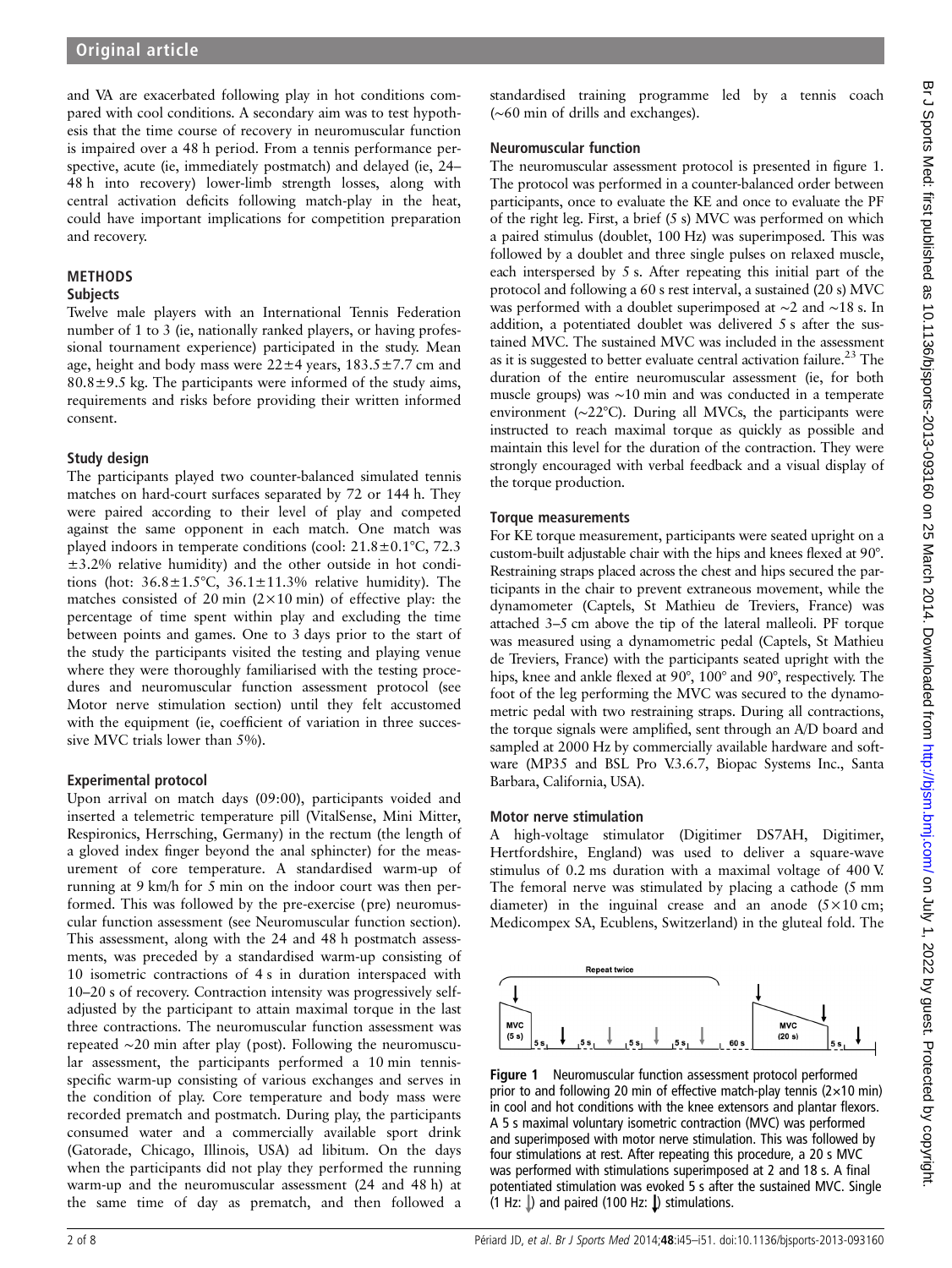tibial nerve was stimulated using a cathode (9 mm diameter) placed in the popliteal cavity with compression supplied by a strap, and an anode  $(5 \times 10 \text{ cm})$  positioned beneath the patella. During the familiarisation session, an isometric recruitment curve using motor nerve stimulation was drawn on relaxed KE and PF muscles to individualise the optimal stimulus intensities. Briefly, the current was progressively increased in 10 mA increments until plateau occurred in maximal twitch amplitude. Supramaximal stimulations were ensured by increasing the final intensity by 50%, and kept constant for each participant throughout all experimental trials.

#### Neuromuscular data analysis

All analyses were performed using Spike 2 Software (Cambridge Electronic Design, Cambridge, UK). During the MVCs, torque production was recorded during a 500 ms plateau prior to delivering the motor nerve stimulation. VA was calculated with the interpolated twitch technique using the potentiated doublet, as VA (%) =(1−(superimposed doublet/resting potentiated doublet))×100.24 Contractile characteristics were assessed from the electrically evoked resting twitch as peak twitch torque, contraction time to peak torque, half-relaxation time and maximum rates of torque development and relaxation (ie, the steepest rates of torque production and decline, respectively). The better of the two brief MVCs was selected to assess brief maximal voluntary torque production and VA, whereas the mean of the six twitches was used to analyse contractile properties.

#### Statistical analysis

All statistical calculations were performed using PASW software V.21.0 (SPSS, Chicago, Illinois, USA). Repeated-measures analysis of variance were performed to test the significance between and within treatments. Outcome variables were tested using Mauchly's procedure for sphericity. Whenever the data violated the assumption of sphericity, p values and adjusted degrees of freedom based on Greenhouse-Geisser correction were reported instead. Where significant interaction effects were established, pairwise differences were identified using the Bonferroni post hoc analysis procedure adjusted for multiple comparisons. The

significance level was set at  $p < 0.05$ . All values are expressed as means±SD.

## **RESULTS**

#### Match-play responses

Match duration, the time to complete 20 min of effective play, was longer in the hot condition  $(124.2\pm9 \text{ min})$  than in the cool condition (107.1 $\pm$ 19 min) (p<0.05). The increase in core temperature from prematch to postmatch was greater in the hot condition (37.6 $\pm$ 0.3 to 39.4 $\pm$ 0.5°C) relative to the cool condition  $(37.5 \pm 0.3 \text{ to } 38.7 \pm 0.2 \degree \text{C}$ ; p<0.05). Core temperature during the neuromuscular assessment was also higher following play in the heat  $(39.2 \pm 0.5 \text{ vs } 38.5 \pm 0.3 \degree \text{C}; \text{ p} < 0.05)$ . The level of body mass deficit was similar between the hot (−0.5±1.3 kg) and cool  $(-0.3 \pm 0.3 \text{ kg})$  conditions, as the  $0.7 \pm 0.4 \text{ L/h}$  greater sweat rate observed in the hot condition was compensated for by a greater fluid consumption of  $0.9 \pm 0.5$  L/h (p<0.001).

### Maximal voluntary contractions

## Knee extension

Compared with prematch values, larger reductions in brief KE torque production occurred postmatch in the hot condition (−22.0±10.9%) than in the cool condition (−9.5±6.9%; figure 2;  $p < 0.05$ ). KE torque was also lower in the hot condition at 24 h relative to prematch  $(-10.6\pm7.3\%)$  and cool  $(-11.2\pm9.1\%)$  condition values (p<0.05). VA during the brief KE MVC was maintained throughout the cool condition, whereas it was reduced postmatch in the hot condition compared with prematch  $(-11.4 \pm 9.1\%)$  and cool  $(-12.9 \pm 9.1\%)$ condition values ( $p<0.05$ ). Overall, KE torque production and VA were lower throughout the hot vs cool condition  $(p<0.05)$ .

Sustained KE torque production decreased similarly (−5% to 12%) throughout all MVCs (ie, from 2 to 18 s) (figure 3; p<0.01). As with the brief MVCs, a decrease in mean sustained torque was observed postmatch relative to prematch in hot  $(-21.5 \pm 11.0\%)$  and cool  $(-8.0 \pm 7.9\%)$  conditions (p<0.05). Mean KE-sustained torque production was also reduced 24 h after match completion in the hot condition, relative to prematch ( $p < 0.01$ ). Torque production postmatch and at 24 h in

Figure 2 Torque production and voluntary activation during a brief (5 s) maximal voluntary isometric contraction of the knee extensors (left panels) and plantar flexors (right panels) performed prior to (pre) and following (post, 24 and 48 h) 20 min of effective match-play tennis in cool and hot conditions. \*Significantly different from pre, p<0.05. †Significantly different from cool, p<0.05.

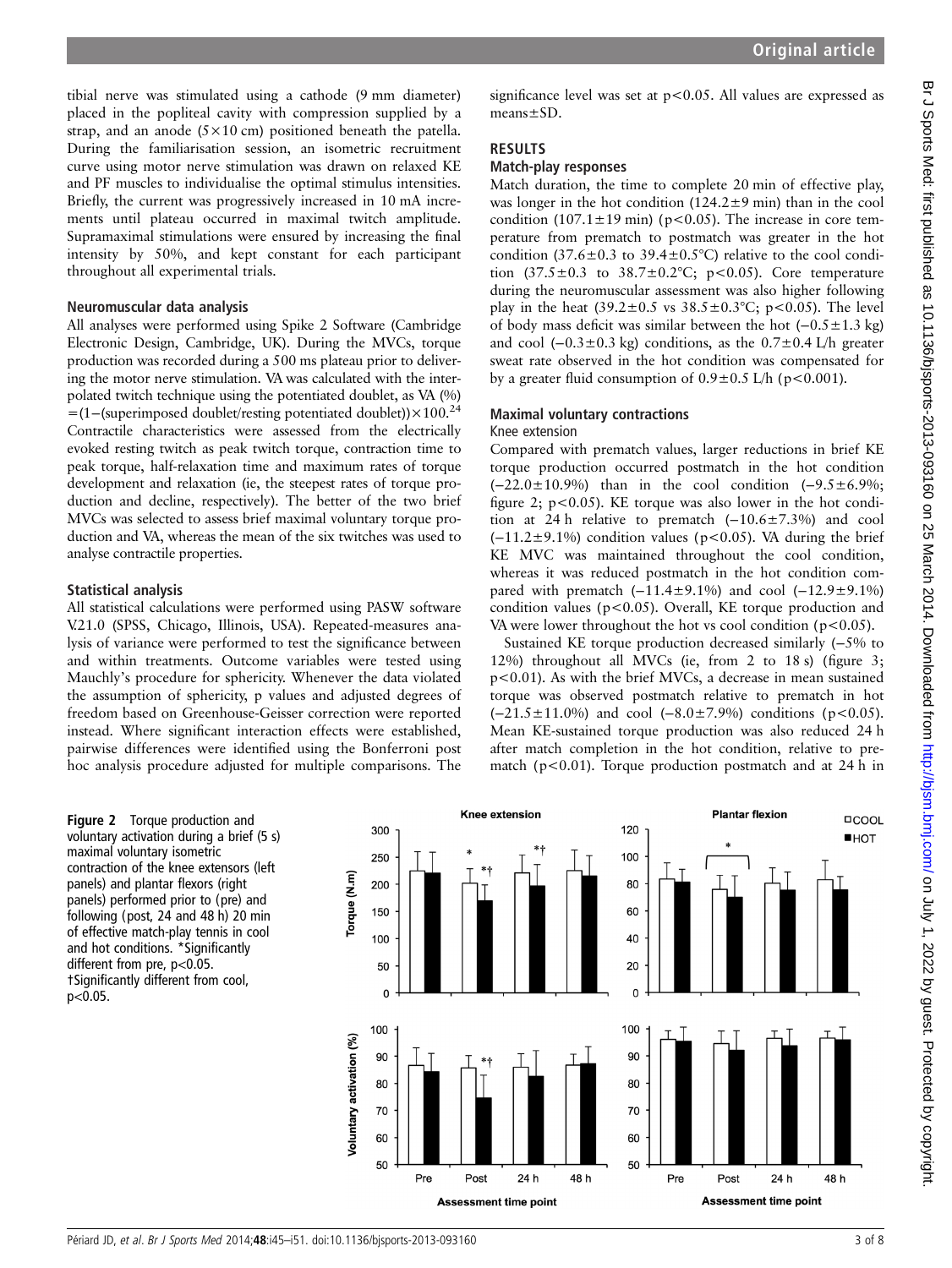

Figure 3 Knee extensor torque production and voluntary activation during a sustained (20 s) maximal voluntary isometric contraction (MVC) in cool (left panels) and hot (right panels) conditions with stimulations superimposed at 2 and 18 s. The MVCs were performed prior to (pre) and following (post, 24 and 48 h) 20 min of effective match-play tennis in each condition \*Significantly different from pre, p<0.05. †Significantly different from cool, p<0.05.

the hot condition was lower than in the cool condition at the same time-points ( $p$ <0.01). VA during the sustained MVC was lower postmatch in the hot condition compared with prematch (−13.8±9.5%) and cool (−12.9±12.4%) condition values (p<0.05). KE VA was also lower 24 h after play in the hot condition compared with the cool condition (p<0.05). Sustained KE torque and VA were also lower throughout the hot vs cool condition ( $p<0.05$ ).

#### Plantar flexion

PF torque production during the brief MVCs decreased (−11.2 ±13.6%) postmatch relative to prematch, with no difference between conditions (figure 2;  $p < 0.05$ ). Brief PF torque production was higher throughout the cool vs cool condition  $(p<0.05)$ . On the other hand, VA was maintained at a similar level throughout the protocol.

Sustained PF torque production decreased by −9% to 15% throughout all MVCs (ie, from 2 to 18 s) (figure 4;  $p < 0.01$ ). An overall reduction in mean torque was observed postmatch relative to prematch in the hot (−14.4±19.2%) and cool (−7.0  $\pm 11.4\%$ ) conditions (p<0.05). Mean PF torque production was higher throughout the cool vs hot condition ( $p < 0.05$ ). Although VA was slightly lower postmatch compared with prematch ( $p=0.07$ ) and throughout the hot condition relative to the cool condition (p=0.06), statistical significance was not attained. A significant difference in VA was observed between

the 2 and 18 s stimulation intervals, whereby the latter was lower ( $p < 0.01$ ).

## Contractile properties

Peak twitch torque of the KE decreased significantly postmatch in both conditions compared with prematch values (table 1; p<0.05). Peak twitch torque and contraction time were higher throughout the hot vs cool condition ( $p$ <0.05). The maximum rates of torque development and relaxation were similarly reduced postmatch in the hot and cool conditions, relative to prematch ( $p < 0.05$ ).

Mean PF peak twitch torque decreased significantly from prematch to postmatch (table 2;  $p < 0.05$ ). Contraction time was lower throughout the cool vs hot condition (p<0.05). Mean PF maximum rates of torque development and relaxation were significantly reduced postmatch relative to prematch ( $p$ <0.05).

## **DISCUSSION**

In agreement with our first hypothesis, impairments in lower limb strength and VA were exacerbated following match-play tennis in the hot condition compared with cool condition. More specifically, our results indicate that brief and sustained maximal torque production of the KE and PF was reduced immediately after play in hot and cool conditions. However, the reduction in torque was exacerbated under heat stress in the KE only, remaining depressed 24 h after match completion. The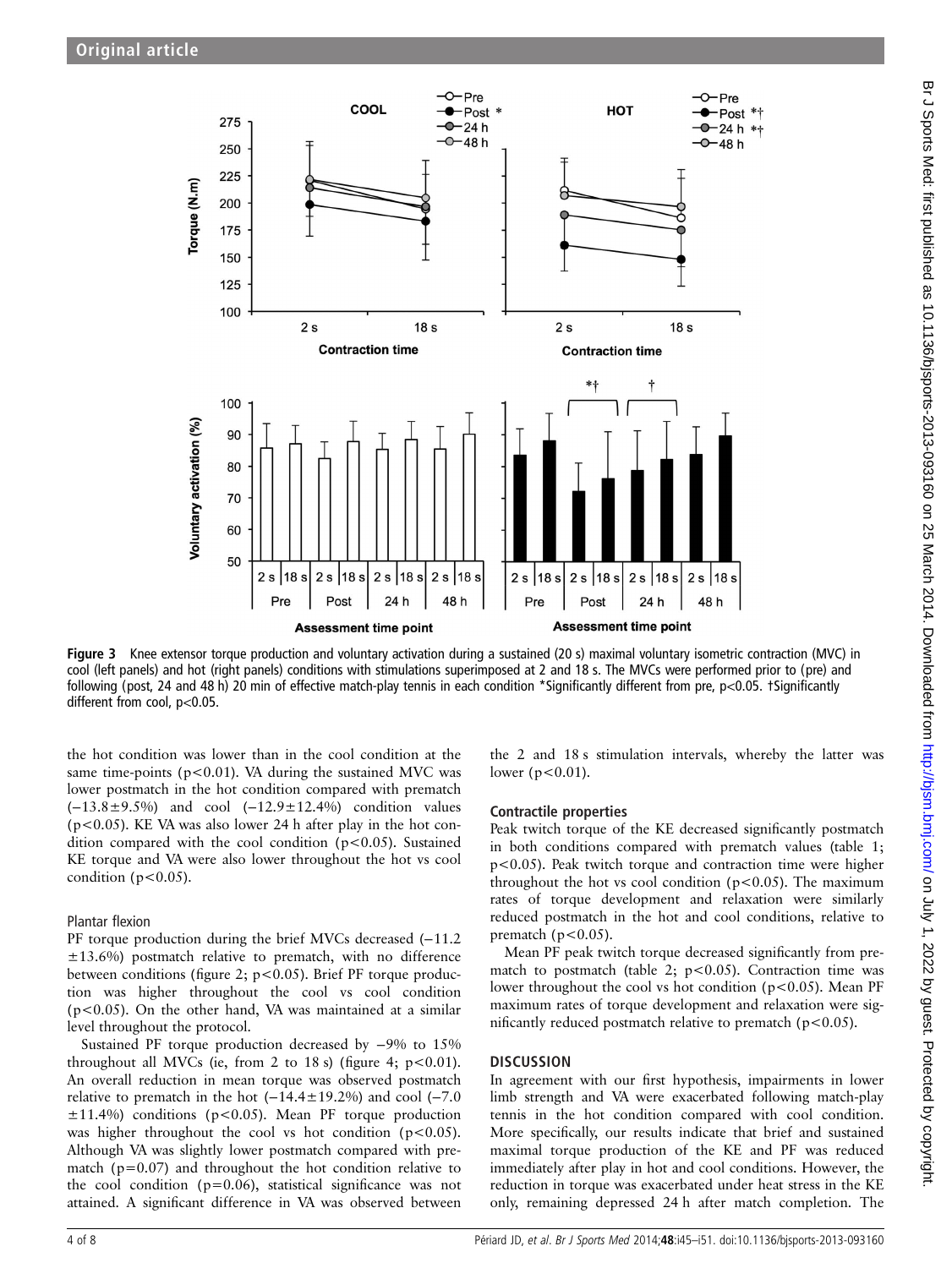

Figure 4 Plantar flexor torque production and voluntary activation during a sustained (20 s) maximal voluntary isometric contraction (MVC) in cool (left panels) and hot (right panels) conditions with stimulations superimposed at 2 and 18 s. The MVCs were performed prior to (pre) and following (post, 24 and 48 h) 20 min of effective match-play tennis in each condition. \*Significantly different from pre, p<0.05.

loss of strength appears to have originated from a combination of central and peripheral fatigue factors in the KE and mainly from peripheral adjustments in the PF.

#### Acute postmatch responses

The KE strength losses noted in the brief (∼10%) and sustained (∼8%) MVCs performed after play in the cool condition are similar (∼9%) to those reported during brief contractions performed after 3 h of match-play in similar environmental

conditions.<sup>9 10</sup> They are also similar to isometric bilateral leg press force losses (∼8%) shown immediately following the first 2 h match of a 3-day tournament in temperate conditions.<sup>12</sup> In the current study, the loss of KE strength postmatch was associated with a reduction in VA (figures 2 and 3) and adjustments in contractile function, as manifested by a reduction in peak twitch torque and slower rates of twitch torque development/relaxation (table 1). Hence, our data indicate that the adjustments in muscle contractility associated with peripheral fatigue are characterised

Table 1 Knee extensor peak twitch torque, contraction time, half-relaxation time, maximum rate of torque development and maximum rate of torque relaxation prior to (pre) and following (post, 24 and 48 h) 20 min of effective match-play tennis in cool and hot conditions

| Contractile                                    |           | Assessment time point |                  |                 |                 |  |
|------------------------------------------------|-----------|-----------------------|------------------|-----------------|-----------------|--|
| characteristic                                 | Condition | Pre                   | Post             | 24h             | 48 h            |  |
| Peak twitch torque (N m)                       | Cool      | $58.6 + 7.9$          | $50.2 \pm 10.3*$ | $58.2 + 6.3$    | $61.5 + 9.9$    |  |
|                                                | Hot       | $62.4 \pm 7.3$        | $56.9 \pm 8.5*$  | $60.1 \pm 10.3$ | $62.2 \pm 11.6$ |  |
| Contraction time (ms)                          | Cool      | $74.1 \pm 8.7$        | $69.3 + 9.6$     | $75.2 + 7.2$    | $75.2 + 6.9$    |  |
|                                                | Hot       | $75.6 \pm 8.0$        | $74.3 + 5.9$     | $77.5 \pm 7.3$  | $82.8 + 9.1$    |  |
| Half-relaxation time (ms)                      | Cool      | $67.8 + 9.8$          | $69.3 \pm 10.0$  | $73.9 + 8.5$    | $74.3 + 8.1$    |  |
|                                                | Hot       | $70.4 \pm 10.0$       | $73.0 + 9.8$     | $77.1 \pm 14.8$ | $76.4 \pm 12.9$ |  |
| Maximum rate of torque development (N $m/s1$ ) | Cool      | $1634 + 363$          | 1358±318*        | $1582 + 204$    | $1663 + 310$    |  |
|                                                | Hot       | $1658 + 271$          | $1438 + 210*$    | $1599 + 223$    | $1551 \pm 302$  |  |
| Maximum rate of torque relaxation (N m/s)      | Cool      | $-719+161$            | $-567+148*$      | $-671 \pm 120$  | $-685+149$      |  |
|                                                | Hot       | $-747+151$            | $-607+132*$      | $-704 \pm 143$  | $-692 \pm 191$  |  |
| *Significantly different from pre, p<0.05.     |           |                       |                  |                 |                 |  |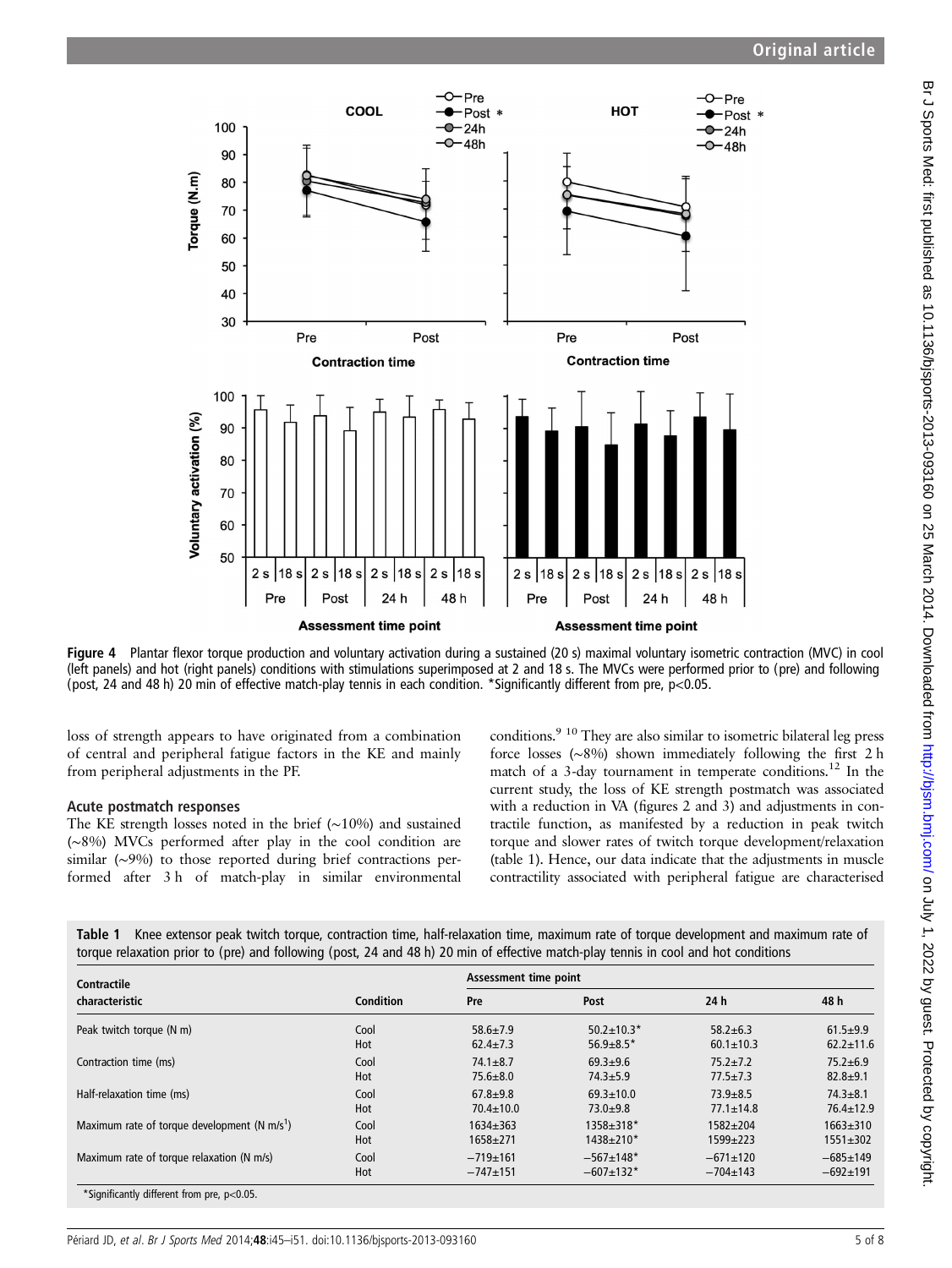| Contractile<br>Characteristic              | Condition | Assessment time point |                  |                 |                 |  |
|--------------------------------------------|-----------|-----------------------|------------------|-----------------|-----------------|--|
|                                            |           | Pre                   | Post             | 24h             | 48 h            |  |
| Peak twitch torque (N m)                   | Cool      | $16.0 + 3.2$          | $14.1 \pm 3.1^*$ | $15.8 + 3.8$    | $15.5 \pm 3.6$  |  |
|                                            | Hot       | $15.3 + 4.3$          | $13.8 + 4.2^*$   | $14.7 \pm 3.0$  | $15.6 + 2.9$    |  |
| Contraction time (ms)                      | Cool      | $80.7 + 6.7$          | $77.9 + 9.8$     | $80.8 + 6.2$    | $77.0 + 4.3$    |  |
|                                            | Hot       | $80.3 + 9.3$          | $83.3 + 8.0$     | $83.3 + 8.8$    | $80.5 + 8.1$    |  |
| Half-relaxation time (ms)                  | Cool      | $65.8 + 5.9$          | $67.4 \pm 7.8$   | $67.9 + 9.7$    | $64.1 \pm 13.1$ |  |
|                                            | Hot       | $66.3 \pm 7.5$        | $63.8 + 9.0$     | $68.9 \pm 11.8$ | $65.7 + 8.4$    |  |
| Maximum rate of torque development (N m/s) | Cool      | $540+158$             | $471 \pm 107$ *  | $530+141$       | $538 + 143$     |  |
|                                            | Hot       | $536+178$             | $473 \pm 172$ *  | $495+120$       | $513 \pm 107$   |  |
| Maximum rate of torque relaxation (N m/s)  | Cool      | $-207+48$             | $-173+33*$       | $-192+51$       | $-196+51$       |  |
|                                            | Hot       | $-193+59$             | $-162+51*$       | $-180+48$       | $-189+33$       |  |

not only by decrements in peak twitch torque, but also by slowing of the muscle contractile speed. Interestingly, VA levels and contractile properties (peak twitch torque) in previous tennis studies were shown not to significantly differ in the KE from prematch to postmatch.9 10 However, the torque ratio of stimulations evoked at 20 and 80 Hz declined after play, as did the MVC-to-80 Hz stimulation ratio.<sup>10</sup> This led to the suggestion that peripheral and central adjustments occurred during fatigue,<sup>10</sup> the former being associated with low-frequency fatigue, which is a form of fatigue that stems from exercises that cause muscle damage and impairments in excitation–contraction coupling.11 25 26

In a previous study, impairments in PF brief torque production (∼15%) following match-play were similarly attributed to a reduction in voluntary drive, while a decrease in peak twitch torque further confirmed the presence of skeletal muscle fatigue.<sup>8</sup> Our results support part of these observations, in that the reduction in brief (∼11%) and sustained (∼7%) MVC torque in the PF was related to decrements in contractile function (table 2); however, central activation failure was not observed. Recently, Fabre et  $al^7$ reported a similar decrease (∼9%) in brief MVC force after indoor match-play tennis, along with a reduction in peak twitch force and twitch contraction time. As with the current study, they observed that VA was unaffected, even after 45 min of effective play, concluding that the loss of strength occurred concomitantly with changes in muscle contractility. Our data thus confirm these tennis-specific observations in that KE and PF torque production is compromised following play in cool conditions, yet extends them to indicate that the decrement occurs to the same extent during brief and sustained MVCs. Furthermore, the reduction in KE torque appears related to central and peripheral alterations, whereas PF strength is primarily influenced by adjustments in contractile function.

## Influence of heat stress

In the hot condition, the decrease in brief (∼22%) and sustained (∼22%) KE torque postmatch was greater than in the cool condition (figures 2 and 3). As with the cool condition, the decrement was associated with a reduction in VA and twitch contractility (table 1). However, during both contraction lengths, the level of central activation failure was greater in the hot condition. Interestingly, while several studies have shown that passive hyperthermia is associated with reductions in VA,<sup>13 14 16–18</sup> the role of exercise-induced hyperthermia in exacerbating central fatigue is unclear. Nybo and Nielsen<sup>19</sup> initially showed that force production and VA progressively decrease during a sustained (120 s) MVC of the KE following exhaustive cycling in the heat, whereas

the decrease in force production is significantly less pronounced and VA remains elevated after exercise in cool conditions. More recent studies have reported that VA and strength losses are equivalent during brief (5 s) and sustained (20 s) contractions conducted after intense self-paced and maximal incremental exercise in hot and cool conditions.<sup>20 21</sup> Part of the discrepancy may relate to the length of contraction. Indeed, after 30 s of maximal isometric effort, pain becomes increasingly severe, altering the perception of sensations originating from the active musculature, which leads to uncertainty as to the level of force being exerted.<sup>27</sup> Moreover, a lack of motivation during protracted MVCs might reduce central activation to the appropriate motor neurons, resulting in the loss of tension.<sup>28</sup> In the current study, the greater deficit in KE VA noted in the hot condition may have originated from a similar lack of motivation, decreasing the ability to voluntarily recruit (ie, brief MVC) and maintain (ie, sustained MVC) all available motor neurons, despite the feedback provided and the participants being constantly reminded to produce/sustain maximal torque. It may also have stemmed from a failure in descending drive (ie, insufficient motor unit firing rate) to compensate for a hyperthermia-induced increase in muscle relaxation rate.<sup>15</sup> <sup>17</sup>

In contrast, the decrease in brief (∼11%) and sustained (∼14%) PF torque observed postmatch in the hot condition was associated mainly with a decline in twitch mechanical responses (table 2), as the ∼3% decrease in VA did not reach statistical significance (figure 2 and 4). Moreover, the decrement did not differ between hot and cool conditions. This is akin to soccer match data in which PF torque was reduced postmatch in hot and cool conditions, in association with a decrease in peak twitch torque (∼10%) and a modest decrement in VA (∼1.5%).<sup>22</sup> The difference in the extent of VA reductions between the KE and PF has previously been observed following ultra-marathon running in temperate conditions<sup>29 30</sup> and incremental exercise to exhaustion in hot and cool conditions, $21$  suggesting that the reduction in central drive is not as severe in the PF as in the KE. This likely relates to muscle fibre composition, as the quadriceps have a higher percentage of type II fibres. The higher recruitment threshold of these fibres is suggested to result in a greater difficulty in fully activating this muscle group.31 32 Of note, because of their role in producing powerful actions at high contraction velocities, $33$  fatigue or damage to type II muscle fibres (ie, fast-twitch fatigue-sensitive fibres) may result in reducing on-court movement efficiency and stroke proficiency. Hence, performance may become compromised during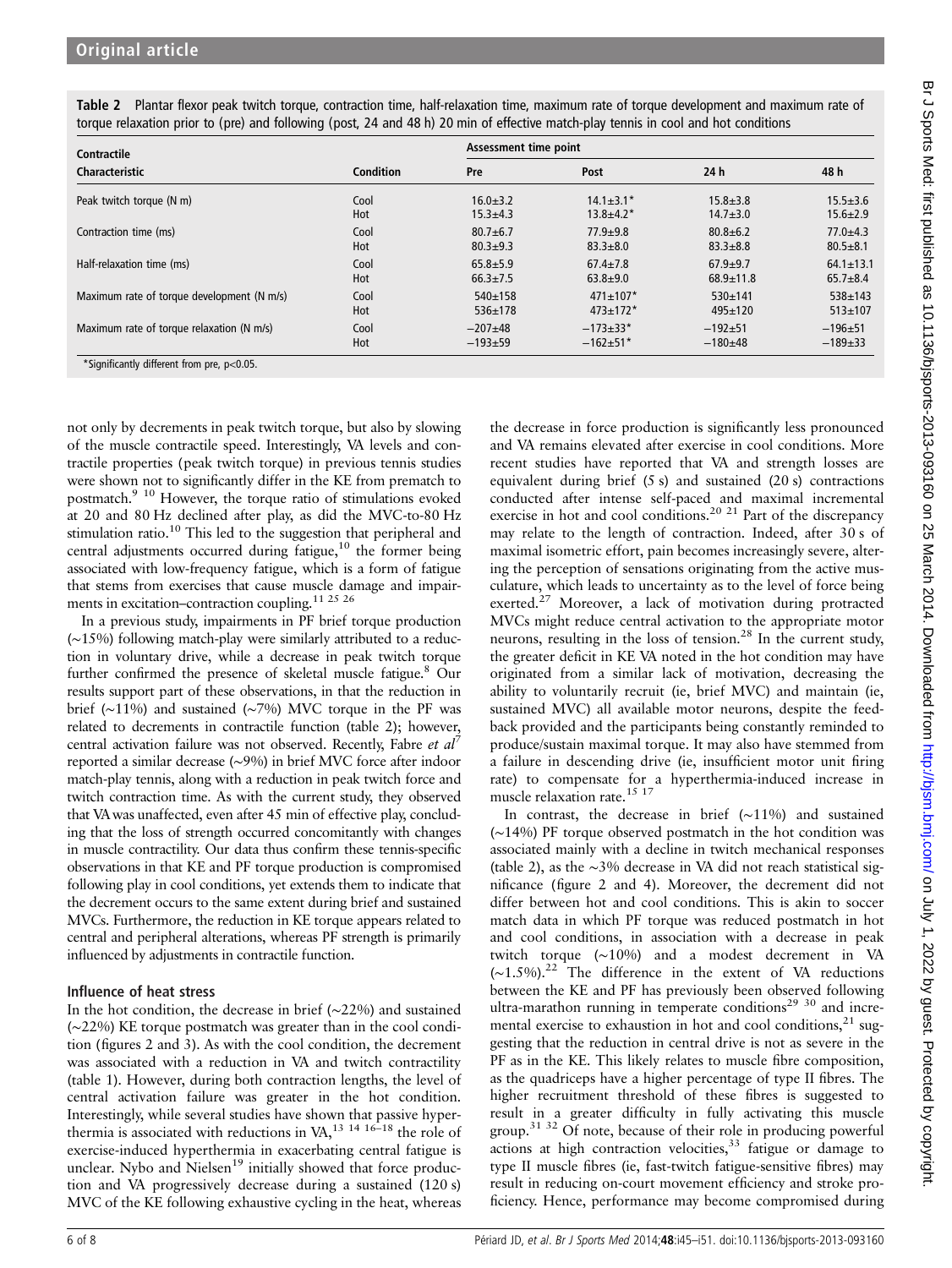prolonged match-play tennis, especially under heat stress, owing to the progressive development of peripheral fatigue and a greater level of central fatigue in large muscle groups (eg, quadriceps).

### Recovery kinetics

In temperate conditions, it has previously been shown that KE strength remains depressed 30 min in the recovery period following 3 h of match-play tennis.<sup>9 10</sup> It has also been shown that isometric bilateral leg-press force is reduced prior to the start of play on days two and three of a 3-day tournament, in parallel with increases in markers of muscle damage (ie, creatine kinase and muscle soreness).<sup>12</sup> Data from soccer indicate that quadriceps muscle strength, along with muscle soreness, creatine kinase and muscle glycogen levels, also remain compromised 24 h after match completion.<sup>34 35</sup> In contrast, PF torque production has been demonstrated to return to prematch level within 24 h of soccer play.<sup>22</sup> In the current study, voluntary torque production capacity, along with any postmatch adjustments in contractile function and central neural drive, was restored to prematch level within 24 h of playing in cool conditions for the KE and PF. Correspondingly, Kraemer et  $al^{36}$ postulated that a 24 h recovery period allowed for neuromuscular performance characteristics to fully recover following successive days of indoor match-play tennis competition. Interestingly, however, the authors commented that mental and physical perceptions of fatigue could still persist.

In the hot condition, KE torque during the brief and sustained MVCs remained depressed 24 h into recovery (figures 2 and 3). The decrement was associated with a significant reduction in VA during the sustained, but not the brief, contraction. This decrease in VA and the accompanied reduction in torque may relate to the persistent perception of psychological and physical fatigue,  $36 \frac{37}{2}$  especially considering the return to baseline of contractile properties. Our findings, therefore, suggest that a certain level of mental fatigue may persist in the recovery period after play in the heat, whereby a sustained maximal isometric effort might be more difficult to reproduce with a large muscle mass high in fast-twitch fibres, such as the KE.<sup>3</sup> Alternatively, it appears that 24 h is sufficient for the PF to recover from match-play tennis in hot and cool conditions and return to prematch strength capacity.

## **CONCLUSIONS**

This study has shown that knee-extensor and plantar-flexor muscle strength is compromised following match-play tennis in hot and cool conditions due to significant levels of peripheral fatigue. In the knee-extensors, the loss of strength is exacerbated following play in the heat in association with larger reductions in central neural drive, which persists 24 h into recovery when performing sustained contraction. These alterations in neuromuscular system integrity have the potential to negatively influence the efficiency of on-court movements and stroke proficiency during match-play tennis, as well as in the recovery period. Match-related physical performance may, therefore, be compromised during prolonged matches and tournament play, especially under heat stress, owing to the progressive development of fatigue in large muscle groups, such as the quadriceps.

## **PERSPECTIVES**

Given the specific role of the knee-extensors (ie, rapid on-court movements and explosive stroke production) and plantar-flexors (ie, positioning to the ball) in performing tennis movements and actions, fatigue in these muscle groups could impact play acutely

in one-off matches and persistently with potential exacerbation across rounds of play, due to the cumulative effect. Future research should focus on enhancing our understanding of the mechanisms of strength loss, especially those linked to central activation failure, identifying potential training models or countermeasures to minimise neuromuscular perturbations during play, and on strategies to accelerate the recovery process in the lower limbs.

## What are the new findings?

- ▸ Brief and sustained maximal voluntary strength is reduced in the lower limbs (ie, knee extensors (KE) and plantar flexors) immediately following match-play tennis in hot and cool conditions due to the development of peripheral fatigue.
- $\triangleright$  The reduction in KE strength is exacerbated after play in the heat due to a greater level of central fatigue.
- ▸ The loss of strength in the KE persists in the recovery period (24 h) after play in the heat, owing to a reduction in voluntary activation during sustained contractions.
- $\blacktriangleright$  In the plantar flexors, the impairment in strength following match-play is similar between the hot and cool conditions, recovering within 24 h, and appears mainly due to alterations in skeletal muscle mechanical responses.

Acknowledgements The authors thank all the participants for their participation in this study. The authors also thank the coaches, Tim Colijn and Samuel Rota, for conducting the practices during the days between matches.

Contributors JDP, OG and SR contributed to the development of the project, collection and analysis of data and have had intellectual input in drafting the manuscript and gave final approval for submitting the manuscript.

Funding This project was funded by the Aspire Zone Foundation Research Grant.

Ethics approval The study was approved by the Shafallah Medical Genetics Center Ethical Research Committee and conformed to the current Declaration of Helsinki guidelines.

#### Competing interests None.

Provenance and peer review Not commissioned; externally peer reviewed.

Open Access This is an Open Access article distributed in accordance with the Creative Commons Attribution Non Commercial (CC BY-NC 3.0) license, which permits others to distribute, remix, adapt, build upon this work non-commercially, and license their derivative works on different terms, provided the original work is properly cited and the use is non-commercial. See: [http://creativecommons.org/](http://creativecommons.org/licenses/by-nc/3.0/) [licenses/by-nc/3.0/](http://creativecommons.org/licenses/by-nc/3.0/)

## **REFERENCES**

- Fernandez J, Mendez-Villanueva A, Pluim BM. Intensity of tennis match play. Br J Sports Med 2006;40:387–91.
- Ferrauti A, Bergeron MF, Pluim BM, et al. Physiological responses in tennis and running with similar oxygen uptake. Eur J Appl Physiol 2001;85:27-33.
- Pluim B. Physiological demands of the game. In: Pluim B, ed. From breakpoint to advantage: a practical guide to optimal tennis health and performance. Vista, CA: USRSA, 2004:17–23.
- 4 Girard O, Millet GP. Neuromuscular fatigue in racquet sports. Neurol Clin 2008;26:181–94.
- Hornery DJ, Farrow D, Mujika I, et al. Fatigue in tennis: mechanisms of fatigue and effect on performance. Sports Med 2007;37:199–212.
- 6 Gandevia SC. Spinal and supraspinal factors in human muscle fatigue. Physiol Rev 2001;81:1725–89.
- 7 Fabre JB, Martin V, Gondin J, et al. Effect of playing surface properties on neuromuscular fatigue in tennis. Med Sci Sports Exerc 2012;44:2182–9.
- 8 Girard O, Racinais S, Micallef JP, et al. Spinal modulations accompany peripheral fatigue during prolonged tennis playing. Scand J Med Sci Sports 2011;21:455-64.
- Girard O, Lattier G, Micallef JP, et al. Changes in exercise characteristics, maximal voluntary contraction, and explosive strength during prolonged tennis playing. Br J Sports Med 2006;40:521–6.